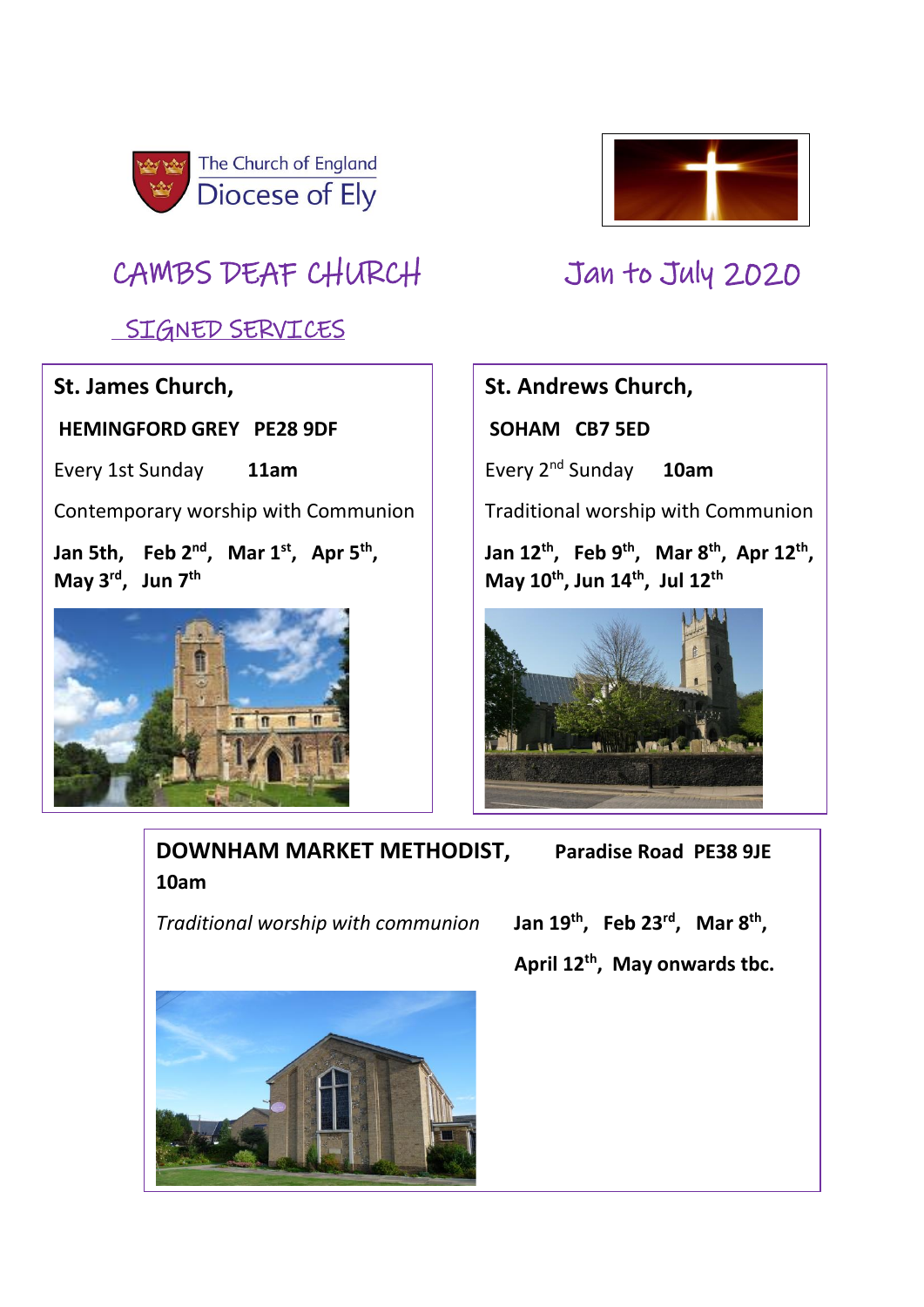### **St. Marys church, GODMANCHESTER** *Every 4th Sunday*

**9.30am in Church PE29 2AW 10.30am in St. Anne's school PE29 2WW**

 *Eucharist**Parish Praise*

**Feb 23rd , Apr 26th , Jun 28th Jan 26th, Mar 22nd , May 24th , Jul 26th** 



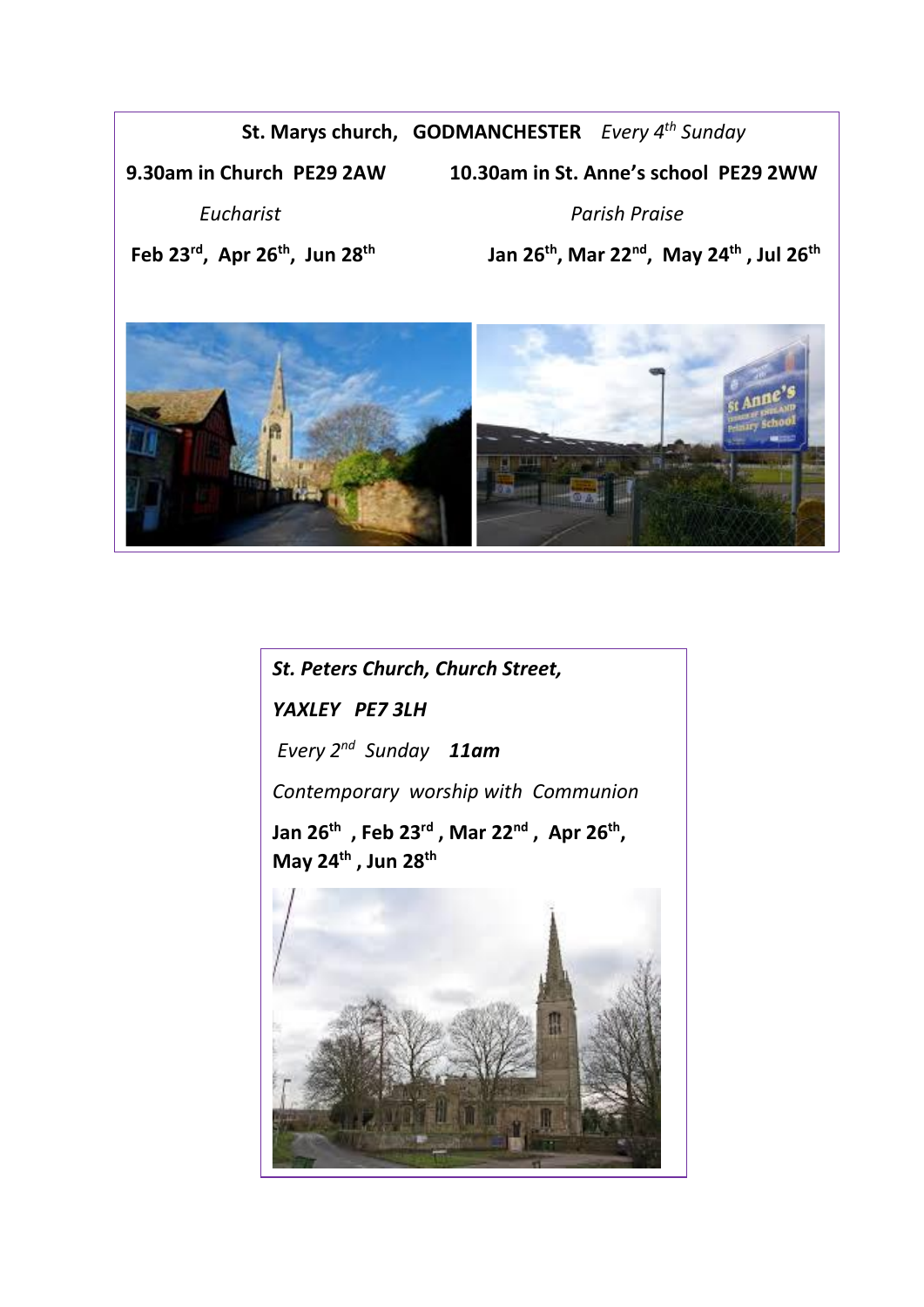## DEAF CAFÉ CHURCH

*A relaxed time to share faith.* 

*Signed Bible story, songs and prayers.*

*Bring food to share for buffet tea* **Sundays Jan 19th, Feb 16th, April 19th , May 24th**

Doors open 2.30pm for drinks, 3pm START

*All Saints Church, Market Square,* 

*Huntingdon, PE29 3NR*

*If you need disabled parking close to the church, talk to Jan.*



# SMALL GROUPS

*Look at the Bible*, *ask questions, share our faith and pray for each other.*

## *CDA*

### **11am - 1.30pm**

Every 1<sup>st</sup> Wednesday  *Feb 5th , Mar 4th Apr 1st , May 6th Jun 3rd , Jul 1st*

# *HUNTINGDON*

 **All Saints Church Fridays 2 – 4pm Jan 10th, Feb 21st , Mar 20th, Apr 24th May 15th, Jun 19th Jul 17th**